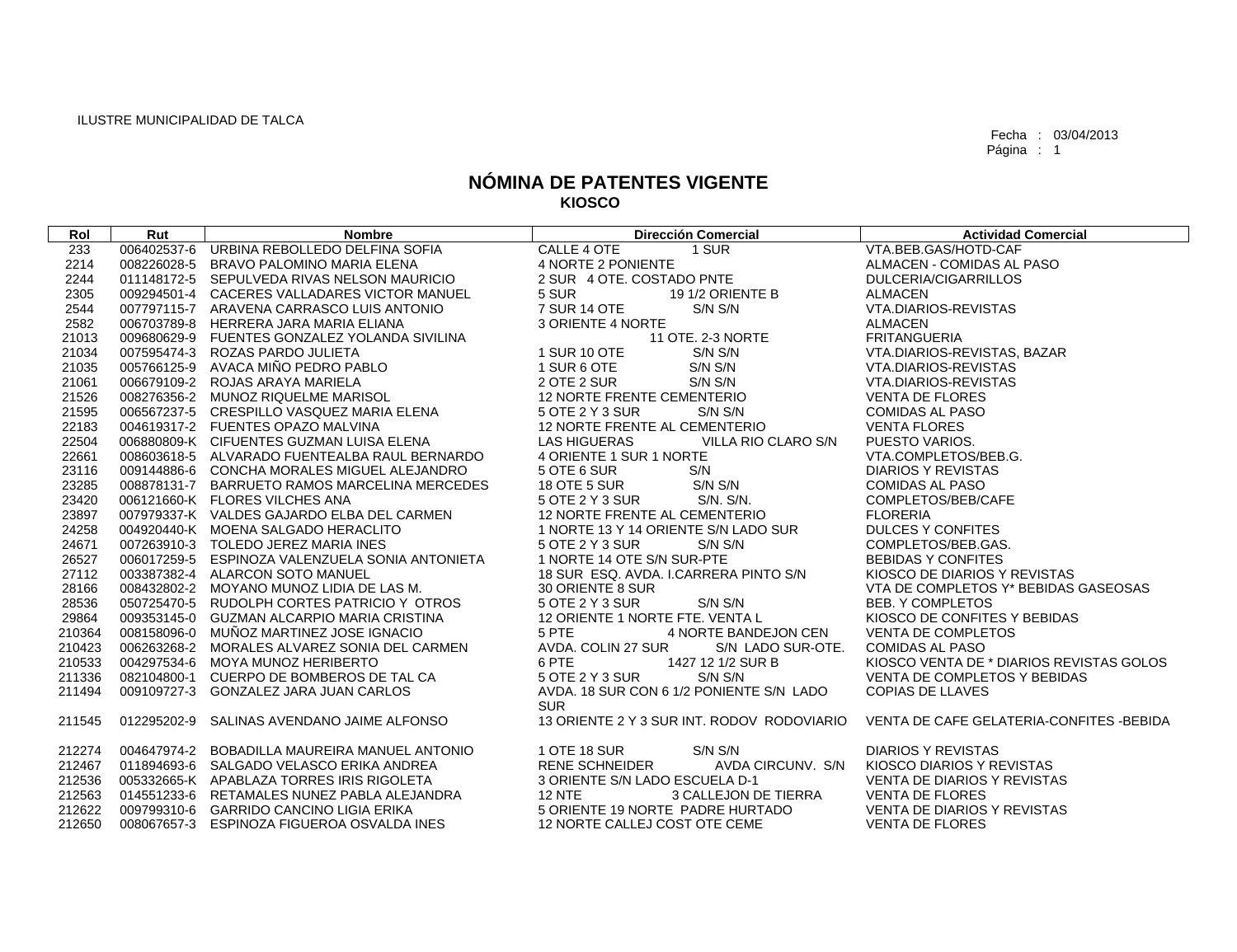$\sqrt{2}$ 

Fecha : 03/04/2013 Página : 2

## **NÓMINA DE PATENTES VIGENTE KIOSCO**

| Rol    | Rut         | <b>Nombre</b>                                   | <b>Dirección Comercial</b>                           | <b>Actividad Comercial</b>               |
|--------|-------------|-------------------------------------------------|------------------------------------------------------|------------------------------------------|
| 212987 | 007181093-3 | OROSTEGUI DIAZ CRISTIAN ISIDRO                  | 1 ORIENTE 1 SUR                                      | <b>VENTA DE DIARIOS Y REVISTAS</b>       |
| 213137 |             | 014495612-5 VENEGAS ARAYA CLAUDIA ELENA         | <b>25 SUR</b><br>5 PTE.                              | VENTA DE DIARIOS Y REVISTAS              |
| 213146 | 012560189-8 | BURGOS GONZALEZ ROLANDO JAVIER                  | 19 NORTE 1598 8 1/2 ORIENTE VILLA DON                | <b>DIARIOS Y REVISTAS</b>                |
|        |             |                                                 | <b>ENRIQUE</b>                                       |                                          |
| 213373 |             | 011675578-5 PAVEZ ALFARO CARLOS BASILIO.        | <b>16 SUR</b><br>5 Y 6 ORIENTE                       | KIOSCO DE DIARIOS Y REVISTAS             |
| 213820 |             | 006655540-2 HERNANDEZ MOYA ALICIA DEL C.        | ALAMEDA BERNARDO OHIGGINS LADO NTE AL                | VENTA DE COMPLETOS FRITANGUERIA Y        |
|        |             |                                                 | LLEGAR A                                             | <b>DULCES</b>                            |
| 214347 | 007824673-1 | MATURANA CANALES CLARA DEL TRANSITO             | 23 ORIENTE 2 NORTE                                   | VENTA DE DESAYUNOS AL PASO DIARIOS Y REV |
| 214469 |             | 015907309-2 TAPIA TAPIA SEBASTIAN IGNACIO       | 30 ORIENTE S/N 8 SUR COST. PTE. BOMBEROS             | COMIDAS AL PASO                          |
| 214523 | 007273862-4 | BRAVO GARRIDO SONIA                             | 2 NORTE 26 ORIENTE                                   | COMPLETOS CONFITES BEBIDAS Y MOTE CON    |
|        |             |                                                 |                                                      | <b>HU</b>                                |
| 214566 | 014554168-9 | ESPINOZA ARENAS TAVITA ESTRELLA                 | 6 ORIENTE 11 NORTE                                   | KIOSCO CONFITERIA, COMPLETOS Y           |
|        |             |                                                 |                                                      | <b>CHURRASCA</b>                         |
| 215129 |             | 007121378-1 PEREIRA RAMOS MARIA SOLEDAD         | 12 ORIENTE 1 SUR                                     | KIOSCO DIARIOS Y REVISTAS                |
| 215364 |             | 003760796-7 NAVARRO VALENZUELA HOTENCIA DEL C.  | 8 SUR<br>2882 COOP LIRCAY                            | <b>DIARIOS Y REVISTAS</b>                |
| 215515 |             | 009654519-3 MELO SEPULVEDA ISABEL MARGARITA     | 13 ORIENTE 2 SUR S/N SUPER. ALVI                     | VENTA DE CHURRASCAS - PAPAS FRITAS Y SOP |
| 215655 |             | 009609839-1 VALDES PIZARRO MIRTA INES           | <b>19 SUR 4 PTE</b><br>S/N                           | KIOSCO DE COMPLETOS                      |
| 215931 |             | 008812767-6 ZENTENO FLORES CECILIA INES DEL CAR | 12 ORIENTE CON 3 1/2 SUR ESQUIN                      | KIOSCO VENTA DE CAFE, SANDWICH Y BEBIDAS |
| 215956 |             | 013950362-7 SAN MARTIN SOTO RYAN ALEXIS         | S/N 1 OTE, 1 PTE.<br>12 1/2 SUR B                    | VENTA DE GOLOSINAS - FRUTAS Y VERDURAS   |
| 216021 |             | 006210337-K ORTIZ VERA JORGE ALEJANDRO          | 12 NORTE S/N CON AVDA LIRCAY VILLA MANUEL<br>LARRAIN | KIOSCO DE DIARIOS Y REVISTAS             |
| 216026 |             | 011457975-0 GONZALEZ RIQUELME MYRIAM DEL PILAR  | 10 ORIENTE 15 SUR S/N LADO SUR-OTE                   | VENTA DE COMPLETOS - PAPAS FRITAS Y COMI |
| 216148 |             | 007616978-0 LETELIER ARAVENA MANUEL HERNAN      | <b>12 SUR</b><br>S/N 8 PTE, LADO CAN                 | <b>VENTA DE FRUTAS Y VERDURAS</b>        |
| 216310 |             | 010083390-5 RIVERA ROJAS CAROLINA DEL CARMEN    | 8 SUR 30 ORIENTE LADO DE BOMBEROS                    | KIOSCO DE FRUTAS Y VERDURAS              |
| 216457 |             | 009026069-3 PEREZ MEZA BENJAMIN ANTONIO         | TERMINAL DE BUSES<br><b>INTERIOR</b>                 | VENTA DE ARTESANIA EN CUERO Y MADERA     |
| 216527 |             | 007911646-7 ROJAS HERNANDEZ GASTON REINALDO     | S/N<br>3 SUR 14 OTE                                  | VENTA DE COMPLETOS Y FRITANGUERIA        |
| 216534 |             | 008765128-2 FUENTES VALDES JORGE MARIO          | AVDA. CIRCUNV. OTE<br>S/N CON 4 SUR                  | <b>COMIDAS AL PASO</b>                   |
| 216607 |             | 007009909-8 JAQUE AGUILAR HECTOR ENRIQUE        | 13 ORIENTE 2 SUR LADO ORIENTE                        | <b>CERRAJERIA</b>                        |
| 216622 |             | 011894304-K MORALES MONTECINOS LUIS ALBERTO     | 6 ORIENTE 1 Y 2 SUR S/N LADO ORIENTE                 | <b>CERRAJERIA</b>                        |
| 216671 |             | 005807566-3 CASTILLO CASTILLO MIGUEL ANGEL      | 7 ORIENTE S/N 1 Y 2 SUR                              | VENTA DE JUGUETES (NO SE AUTORIZA OCUPAC |
| 216674 |             | 007965998-3 GUAJARDO MONSALVE MARIA ISABEL      | 3 ORIENTE 4 NTE. (INT. JUEGOS)                       | VENTA DE CONFITES* HELADOS Y BEBIDAS GAS |
| 216901 |             | 003789754-K MAYORGA MARCOS CARMEN BETHSABET     | 21 PONIENTE S/N 26Y26 1/2SUR B                       | VENTA DE FRUTAS DE VERDURAS              |
| 217292 |             | 008425159-3 GONZALEZ AROS MARIA VICTORIA        | 14 NORTE S/N AV. LIRCAY                              | VENTA DE DIARIOS Y REVISTAS              |
| 217293 |             | 015138624-5 VINALS RETAMAL KARINA ANDREA        | S/N 30 ORIENTE<br>8 SUR                              | VENTA DE FRUTAS Y VERDURAS               |
| 217317 |             | 007796521-1 CHAMORRO PENA BERNARDITA            | 8 SUR 30 ORIENTE S/N                                 | VENTA DE COMPLETOS Y BEBIDAS             |
| 217872 |             | 013856994-2 ROSAS MORALES PAOLA CAROLINA ANDREA | 12 NORTE S/N FRENTE CEMENTERI                        | <b>VENTA DE FLORES</b>                   |
| 218072 |             | 013310679-0 GONZALEZ ARAVENA ADRIANA ELENA      | <b>26 SUR</b><br>S/N 14 PONIENTE                     | <b>COMIDAS AL PASO</b>                   |
| 218095 |             | 005306350-0 PEREIRA BRIONES SONIA DE JESUS      | 8 SUR<br>S/N 30 ORIENTE                              | <b>VENTA DE DIARIOS</b>                  |
| 218354 |             | 011071787-3 GILABERT LABRA SANDRA ROSA          | 11 ORIENTE 18 1/2 Y 19 NORTE                         | DIARIOS - REVISTAS Y CONFITES            |